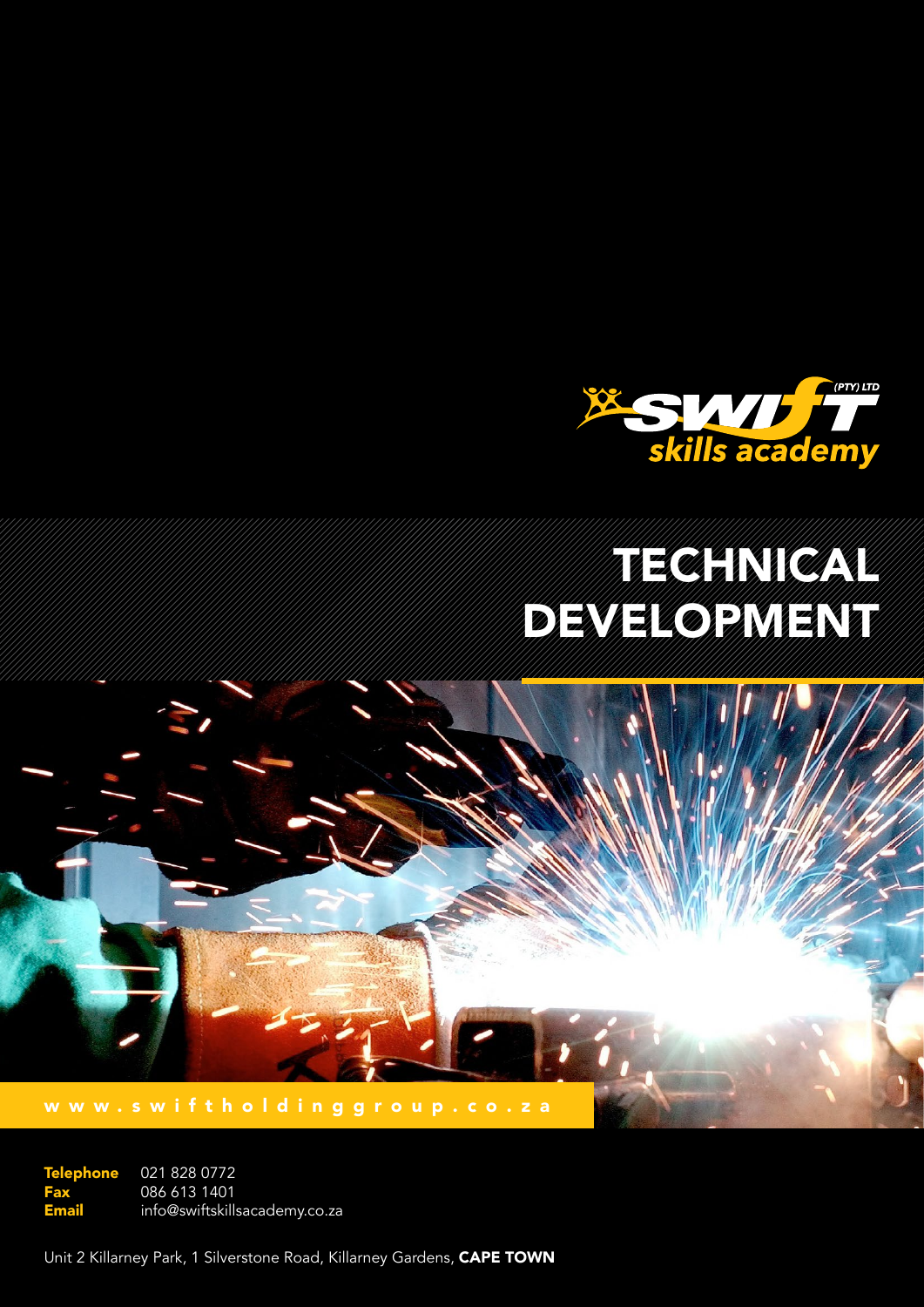# TECHNICAL Development *TDC*

# Welding

Skilled trades are always in demand, and welding is no exception. You can expect the training you get from weld ing programs at Swift Skills Academy to help your transition easily into an apprenticeship, and ultimately the workforce.

The practical welding training is aimed at all skills - from beginners, the inexperienced to highly experienced welders lacking formal qualifications.

Training is adjusted to suit various individual requirements regarding the following:

- Shielded Metal Arc
- Gas Metal Arc
- Gas Tungsten Arc
- Flux Cord Arc, etc.

Welding, brazing, gas cutting together with fabrication, demands highly competent welders which are adequately trained in the using of oxyacetylene, arc Welding, Tig Welding, Saiw, Co2 Welding, Mig Welding.

By means of welding courses, a welder will be appropriately conversant with proper interpretation, setup techniques and processes meeting all the required standards demanded by industry.

As the leader amongst welding schools in South Africa, we offer you proper training courses that specialises in all metal types. With our accredited welding training you can be guaranteed of welding jobs, knowing that you will be in possession of a highly recognized welding certification.

### Obtain specialised skills in:

- Oxyacetylene
- • Arc welding
- • Metallurgy
- • Tooling
- **Drafting**
- Pattern layout
- **Characteristics of materials**

Whether you take just one welding course or earn a qualification, you'll gain knowledge of techniques to fire up your ability to work with a range of materials. Our vocational training courses together with our highly trained and qualified course facilitator, will ensure our welding courses gives you a top notch education, giving you the best chance in your future welding job.

### Obtain a career in:

- Artistic welding such as metal sculpture, decorative ironwork and garden furniture
- Construction and manufacturing
- Distribution and sales
- Teaching in high schools, trade schools or community colleges
- Technical sales
- And even the hobby welder

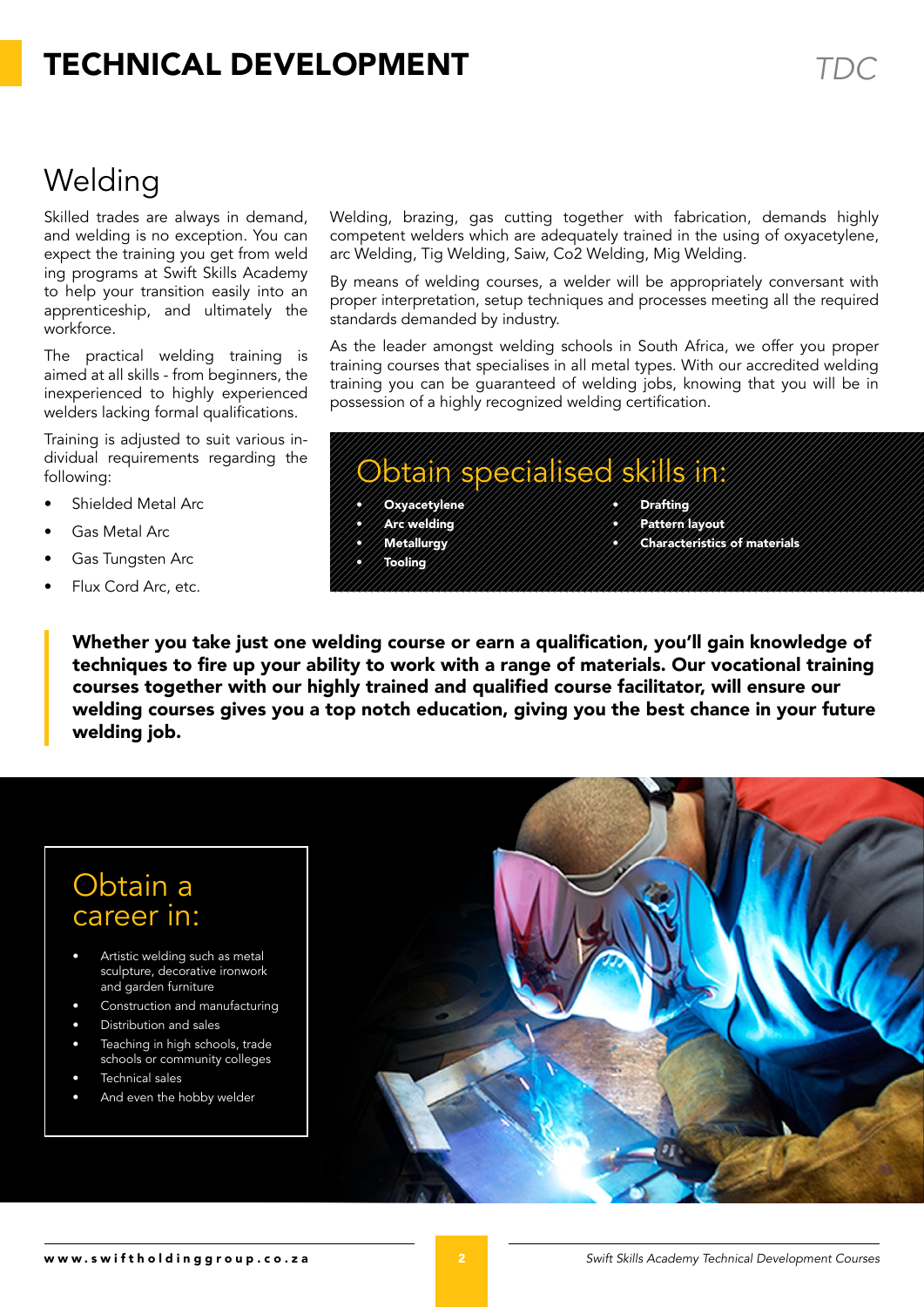# TECHNICAL Development CourseS *TDC*



### Gas Brazing

This welding courses will address students in the auto mechanics, air conditioning, diesel mechanic and auto electrician orientated type industry. However this trained skill will be used in various manufacturing processes where two materials need to be joined using gaz brazing.

Copper Brazing, Silver solder, - soldering is a method of fabricating tubing that renders the connection largely leak tight. In the process of joining tube ends, high temperature causes an annealing of tubing, which allows the localized area to become slightly softer at area of which may be fused.



### Gas Welding **Gas Cutting**

This training course will deal with individuals in the automotive, engineering and manufacturing space. Our welding schools will be able to assist with this vocational training at our welding institutes in South Africa.

In this case of welding, oxy acetylene is used in the gas welding techniques of joining and repairing materials.



This program's focus is on automotive and/or metal trades, educating the persons with the relevant skills in order to cut metals by the means of a gas torch, i.e. gas cutting. This is considered as a very high in demand skill in South Africa. The safe use of gas cylinders and cutting torch is also focussed on in this course, to ensure the safety of the specialists.



Shielded metal arc welding SMAW, is also known as manual metal arc welding.

In this course you will be exposed to the use of the following:

- Shielded Metal Arc Welding
- Gas Tungsten Arc Welding
- **Stick Welding**
- Flux Cored Welding
- Coded welded training



## Arc Welding Nig Welding Tig Welding

Gas metal arc welding GMAW is in certain cases typically known as metal inert gas MIG welding, otherwise it is often known as metal active gas (MAG) welding.

It is a welding practice through which an electric powered arc forms between a consumable wire electrode and the workpiece metals, which heats the workpiece metal(s), which causes them to melt, thereby join. MIG welding is as a general rule made use of in fabrication shops where production is high.



TIG may be used to weld titanium and copper or even two completely different metals, and is therefore excellent for very tight and tricky welds, example is s-curves, welds on curved shapes, etc.

Gas tungsten arc welding, which is shortened for short GTAW and also known as tungsten inert gas TIG welding, is an arc welding process that makes use of a non-consumable tungsten electrode to help produce the weld.

The weld spot is shielded from the atmospheric contamination by means of an inert shielding gas, which is called argon or helium, and a filler metal is then generally put to use, though various welds, this is also typically known as autogenous welds.